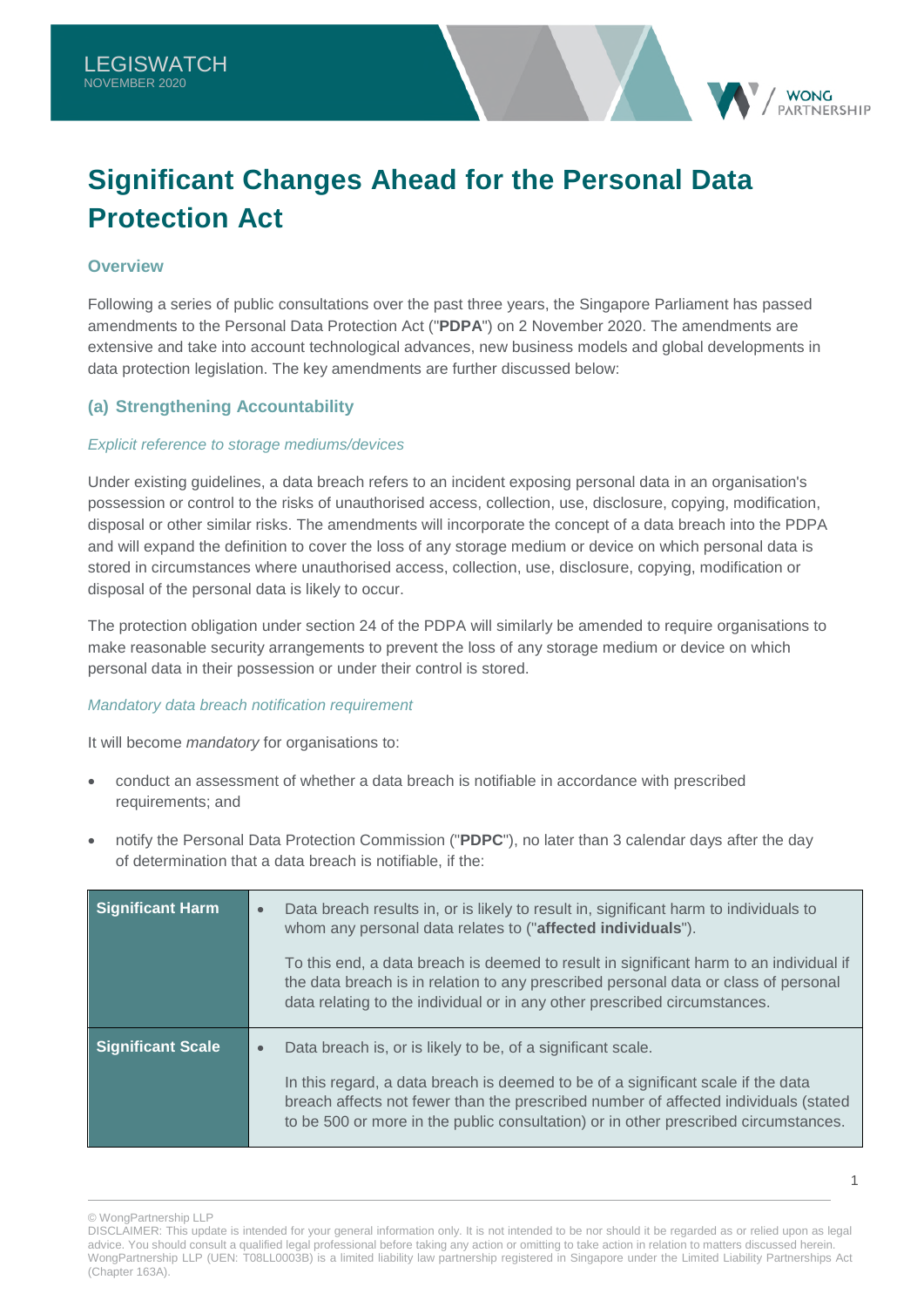Organisations will also be required to notify the affected individuals if the data breach is likely to result in significant harm to them, unless a specified exception applies.

## *New "egregious mishandling" offences*

Individuals can now be prosecuted for the "egregious mishandling" of personal data. Criminal offences will be introduced for the knowing or reckless: (1) unauthorised disclosure of personal data; (2) unauthorised use of personal data for a gain for the individual or another person or causing harm / loss to another individual / person; and (3) unauthorised re-identification of personal data.

The penalties for each of the abovementioned offences is a fine not exceeding SGD 5,000 or imprisonment for a term not exceeding 2 years or both. The PDPC has also stated that it intends to clarify in advisory guidelines, the situations which the new offences are not intended to cover.

# **(b) Enabling Meaningful Consent**

## *Expanded concept of deemed consent*

While the PDPA previously provided only for deemed consent by conduct, the amendments will expand the concept of deemed consent to cover the following:

- **deemed consent by contractual necessity**, where the collection, use or disclosure of personal data is reasonably necessary to conclude or perform a contract or transaction between the individual and organisation; and
- **deemed consent by notification**, where individuals have been notified of the purpose of the intended collection, use or disclosure of personal data, and given a reasonable opportunity to opt-out, and have not opted out.

However, organisations seeking to rely on the expanded concepts of deemed consent may be required to fulfil certain requirements, such as the taking of reasonable steps to bring certain information to the individual's attention before the organisation is able to rely on deemed consent by notification. Accordingly, organisations should review existing data protection policies and processes to account for the prescribed requirements.

#### *New exceptions to the consent obligation – legitimate interests and business improvement*

There will be two new exceptions to the consent obligation, namely:

| Legitimate Interests<br><b>Exception</b> | Subject to certain requirements, an organisation will be able to collect, use or<br>$\bullet$<br>disclose personal data where it is for the legitimate interests of the organisation or<br>another person and the legitimate interests of the organisation or other person<br>outweigh any adverse effect on the individual. |
|------------------------------------------|------------------------------------------------------------------------------------------------------------------------------------------------------------------------------------------------------------------------------------------------------------------------------------------------------------------------------|
|                                          | An organisation relying on this exception will have to provide individuals with<br>$\bullet$<br>reasonable access to information about the organisation's collection, use or<br>disclosure of personal data (e.g., in its public data protection policies).                                                                  |

**WONG** PARTNERSHIP

<sup>©</sup> WongPartnership LLP

DISCLAIMER: This update is intended for your general information only. It is not intended to be nor should it be regarded as or relied upon as legal advice. You should consult a qualified legal professional before taking any action or omitting to take action in relation to matters discussed herein. WongPartnership LLP (UEN: T08LL0003B) is a limited liability law partnership registered in Singapore under the Limited Liability Partnerships Act (Chapter 163A).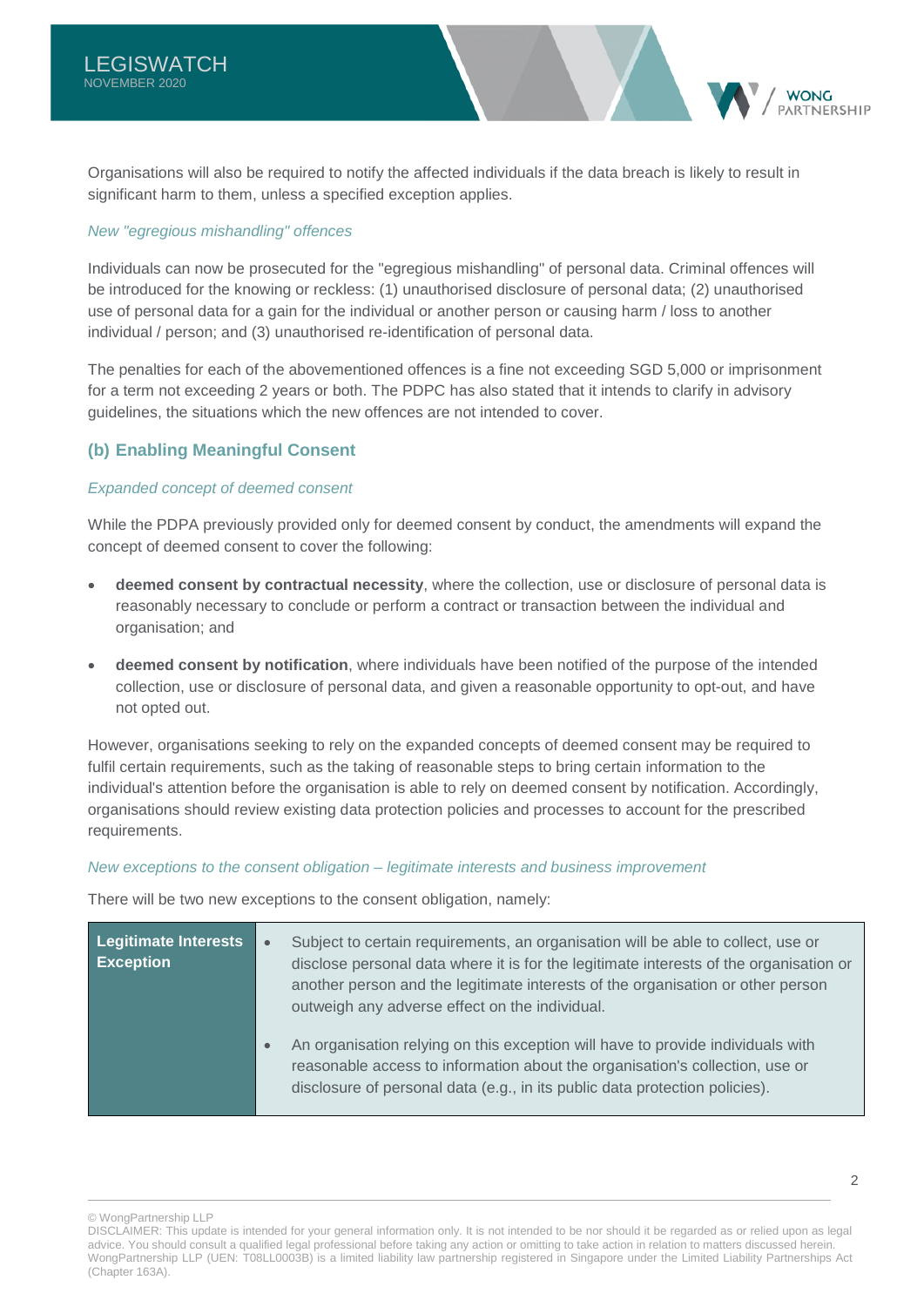| <b>Business</b><br><b>Improvement</b><br><b>Exception</b> | Organisations may use personal data properly collected for prescribed business<br>$\bullet$<br>improvement purposes, which include:<br>(a) improving, enhancing or developing new goods or services/new methods or<br>processes for business operations in relation to the organisations' goods and                                                                                                                                                                                                             |
|-----------------------------------------------------------|-----------------------------------------------------------------------------------------------------------------------------------------------------------------------------------------------------------------------------------------------------------------------------------------------------------------------------------------------------------------------------------------------------------------------------------------------------------------------------------------------------------------|
|                                                           | services;<br>(b) learning or understanding behaviour and preferences of individuals; and<br>(c) identifying goods or services that may be suitable for individuals.<br>In addition, where groups of companies are concerned, an organisation $(X)$ may<br>$\bullet$<br>collect from a related corporation (Y) and use, and Y may disclose to X, personal<br>data about an individual without consent for any of the specified business<br>improvement purposes, provided that the specified conditions are met. |

These exceptions may be of particular interest to organisations and corporate groups wishing to utilise personal data for the purposes of data analytics, product and service development and enhancing customer experience.

# **(c) Improving Consumer Autonomy and Rights**

## *Data portability*

It will be *mandatory* for organisations to transmit, at an individual's request, his or her personal data that is in the organisation's possession or under its control, to another organisation in a commonly used machinereadable format. It is intended that the new data portability obligation will apply to applicable data that is the subject of a data porting request regardless of whether the applicable data is stored or processed in, or transmitted from, Singapore or a foreign country or territory. In particular:

- **Scope of Transmission**: Organisations will only be required to transmit data to other organisations that have a presence in Singapore (i.e., formed/recognised, or resident/having, an office or place of business in Singapore or an applicable country).
- **Scope of Data**: The data portability obligation will only apply to applicable data that is in electronic form on the date of the porting request, and which was collected or created by the porting organisation within the prescribed period.
- **Exceptions**: The exceptions to the data portability obligation will be similar to the exceptions to the access obligation under section 21 of the PDPA. Notably, the data portability obligation will also exclude "derived personal data", i.e., personal data derived by an organisation in the course of business from other personal data.

The remaining details (e.g., class of organisations and data to which this obligation applies/format of transmission) will be prescribed in the relevant regulations. It is expected that sector-specific codes of practice and/or other regulatory instruments will be developed to provide implementation clarity for organisations required to comply with this obligation.

**WONG** ARTNERSHIP

<sup>©</sup> WongPartnership LLP

DISCLAIMER: This update is intended for your general information only. It is not intended to be nor should it be regarded as or relied upon as legal advice. You should consult a qualified legal professional before taking any action or omitting to take action in relation to matters discussed herein. WongPartnership LLP (UEN: T08LL0003B) is a limited liability law partnership registered in Singapore under the Limited Liability Partnerships Act (Chapter 163A).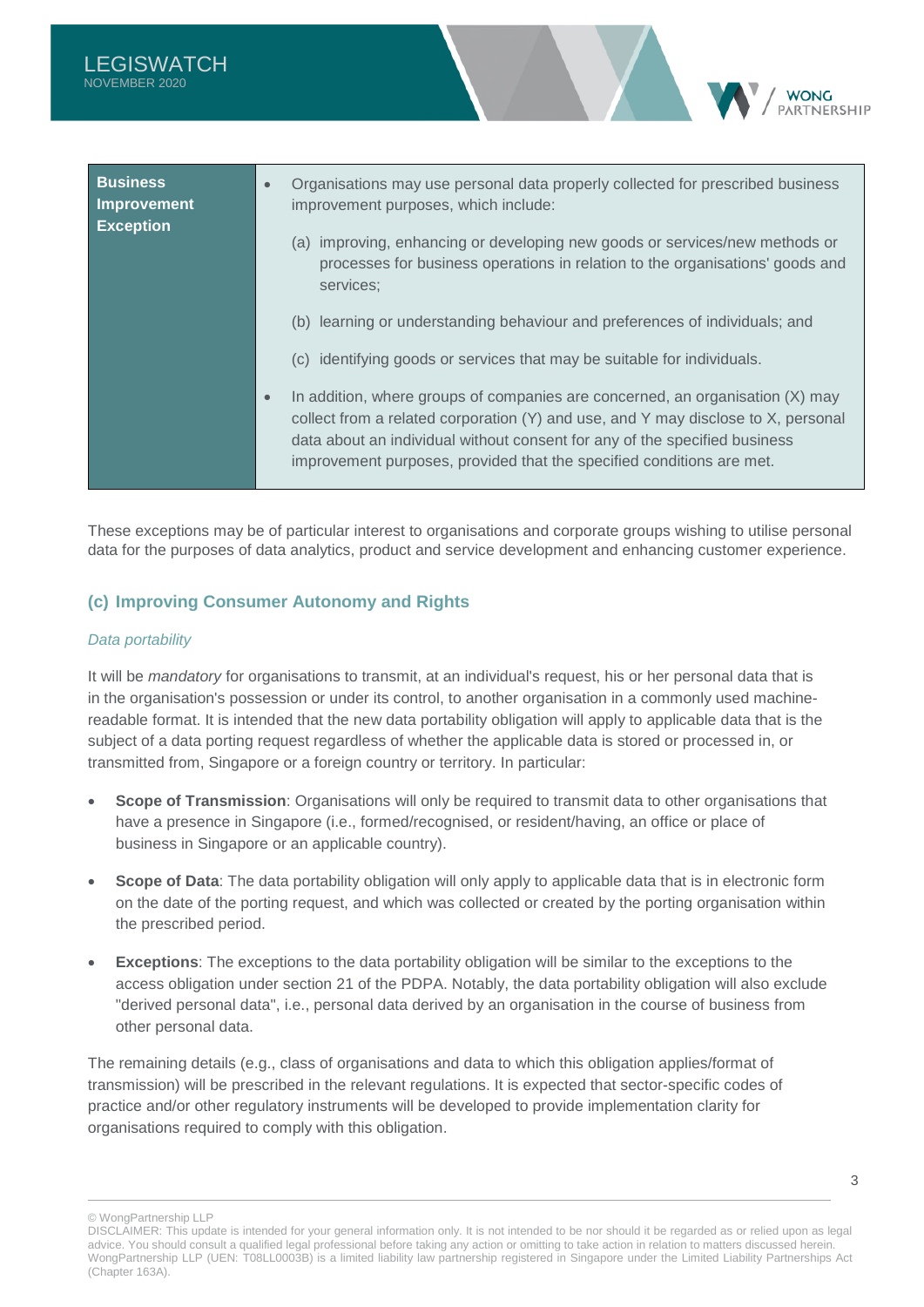

To further deter spammers using technology to indiscriminately send unsolicited commercial messages, there will be new prohibitions against sending of messages with a "Singapore link" to any telephone numbers generated or obtained through the use of:

- **Dictionary Attacks**: method by which the telephone number of a recipient is obtained using automated means that generates possible telephone numbers by combining numbers into numerous permutations; and
- **Address Harvesting Software**: software specifically designed or marketed for: (a) searching the Internet for telephone numbers; and (b) collecting, compiling, capturing or otherwise harvesting the telephone numbers.

The Spam Control Act will also be amended to cover commercial text messages sent to instant messaging accounts and in bulk.

# **(d) Strengthening Effectiveness of Enforcement**

## *Enhanced enforcement powers*

The maximum financial penalty that the PDPC may impose on an organisation for contravention of the applicable provisions under the PDPA will be increased to up to **10% of an organisation's annual turnover in Singapore**, unless the organisation's annual turnover in Singapore does not exceed SGD \$10 million (in which case the maximum penalty remains at SGD \$1 million).

Minister for Communications and Information S. Iswaran stated during parliamentary debates that the revised financial penalty cap will come into effect no earlier than one year after the amendments come into force, and further gave the assurance that, notwithstanding the increased financial penalty cap, financial penalties imposed will continue to be proportionate to the severity of the data breach.

## **Concluding Remarks**

The amendments to the PDPA and the enhancements to the enforcement regime signal the expectation that businesses should devote resources and pay close attention to how personal data is being processed and handled.

At the same time, in widening the ambit of deemed consent and introducing the concept of legitimate interests, businesses should now have greater flexibility to tap on their personal data repositories and data analytics tools to improve their business offerings.

Individuals with their new data portability rights may also have greater choice when switching service providers, since their personal data records held by their incumbent providers can be migrated.

Organisations should thus:

 proactively review their existing policies and practices for handling personal data to ensure that they are updated to reflect the new requirements of the PDPA;

© WongPartnership LLP

4

**WONG** 

DISCLAIMER: This update is intended for your general information only. It is not intended to be nor should it be regarded as or relied upon as legal advice. You should consult a qualified legal professional before taking any action or omitting to take action in relation to matters discussed herein. WongPartnership LLP (UEN: T08LL0003B) is a limited liability law partnership registered in Singapore under the Limited Liability Partnerships Act (Chapter 163A).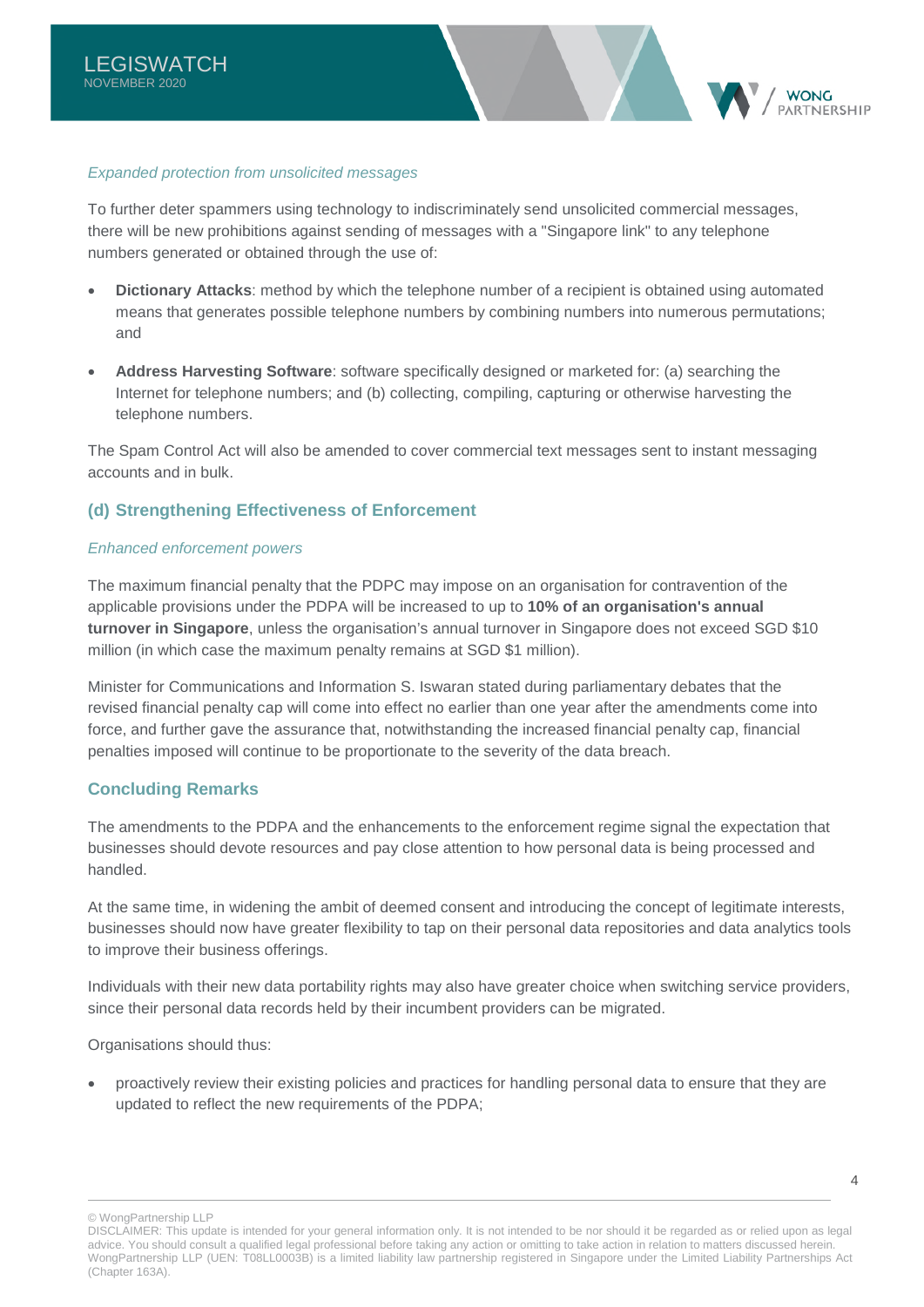- consider updating their data protection policies if they wish to avail of the new bases for processing personal data; and
- review their agreements with third party service providers to ensure that they are ready to meet the new requirements of the PDPA.

If you would like information or assistance on the above or any other area of law, you may wish to contact the partner at WongPartnership whom you normally work with or any of the following partners:



**LAM Chung Nian** Head – Intellectual Property, Technology & Data Group **d** +65 6416 8271 **e** [chungnian.lam](mailto:chungnian.lam@wongpartnership.com)  [@wongpartnership.com](mailto:chungnian.lam@wongpartnership.com) Click [here](https://www.wongpartnership.com/people/detail/lam-chung-nian) to view Chung Nian's CV.



**Kylie PEH**

Partner – Intellectual Property, Technology & Data Group **d** +65 6416 8259 **e** [kylie.peh](mailto:kylie.peh@wongpartnership.com)  [@wongpartnership.com](mailto:kylie.peh@wongpartnership.com) Click [here](https://www.wongpartnership.com/people/detail/kylie-peh) to view Kylie's CV.

**WONG ARTNERSHIP** 

Connect with WongPartnership.

© WongPartnership LLP

DISCLAIMER: This update is intended for your general information only. It is not intended to be nor should it be regarded as or relied upon as legal advice. You should consult a qualified legal professional before taking any action or omitting to take action in relation to matters discussed herein. WongPartnership LLP (UEN: T08LL0003B) is a limited liability law partnership registered in Singapore under the Limited Liability Partnerships Act (Chapter 163A).